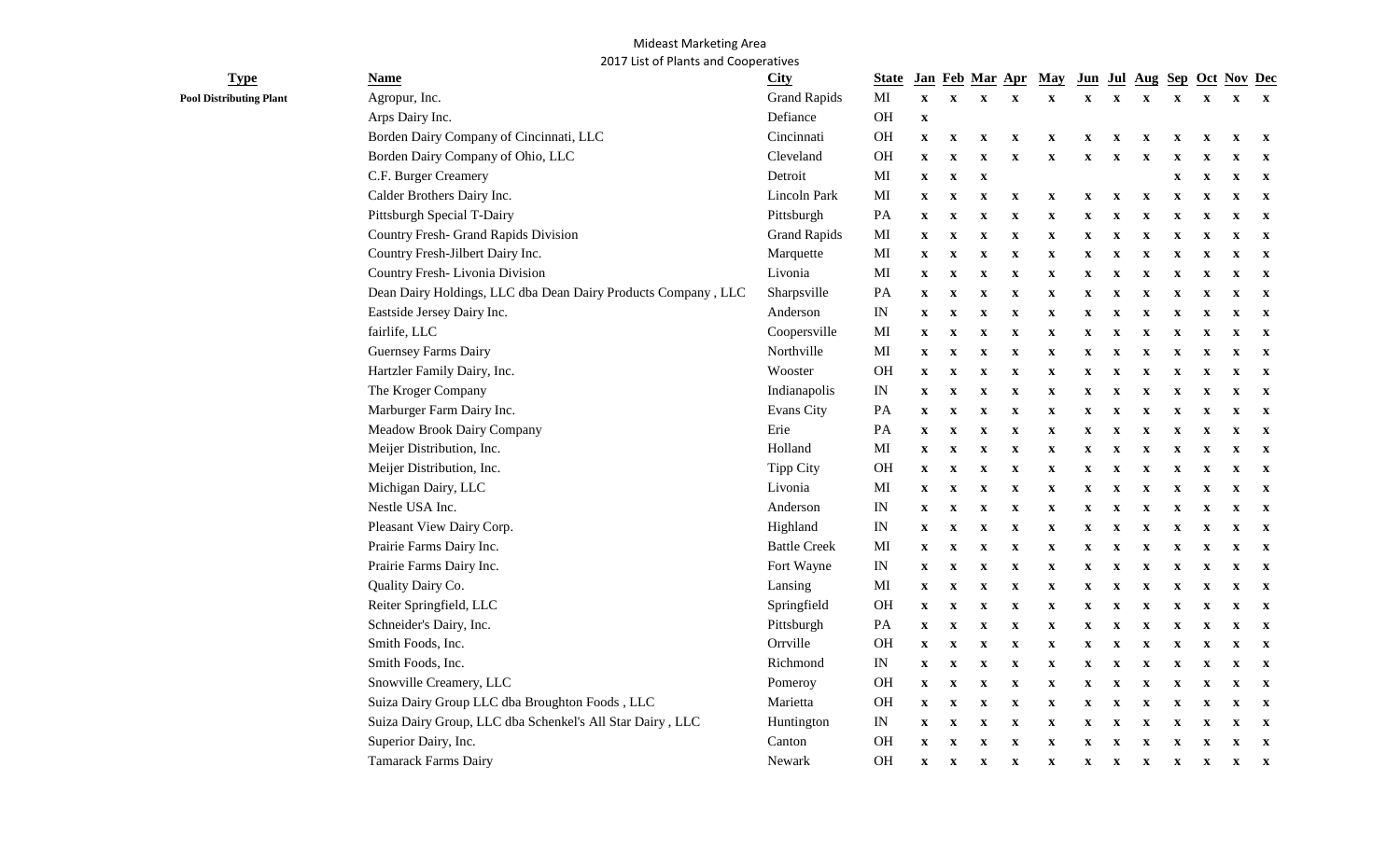## Mideast Marketing Area 2017 List of Plants and Cooperatives

| <b>Type</b>                                   | <b>Name</b>                                          | <b>City</b>          | <b>State</b> |                           |              |                           | Jan Feb Mar Apr           | <b>May</b>                |                           |                           |                           |                           |                           | Jun Jul Aug Sep Oct Nov Dec |              |
|-----------------------------------------------|------------------------------------------------------|----------------------|--------------|---------------------------|--------------|---------------------------|---------------------------|---------------------------|---------------------------|---------------------------|---------------------------|---------------------------|---------------------------|-----------------------------|--------------|
| <b>Pool Distributing Plant</b>                | Toft Dairy, Inc.                                     | Sandusky             | OH           | $\mathbf{X}$              | X            | $\boldsymbol{\mathrm{X}}$ | $\mathbf x$               | $\mathbf X$               | $\mathbf X$               | $\mathbf X$               | $\mathbf X$               | $\mathbf x$               | $\mathbf X$               |                             | $\mathbf{x}$ |
|                                               | Turner Dairy Farms Inc.                              | Pittsburgh           | PA           | $\mathbf{X}$              | $\mathbf X$  | $\mathbf X$               | $\boldsymbol{\mathrm{X}}$ | $\mathbf{x}$              | $\boldsymbol{\mathrm{X}}$ | $\mathbf X$               | $\mathbf X$               | $\mathbf X$               | $\boldsymbol{\mathrm{X}}$ | X                           | $\mathbf{X}$ |
|                                               | United Dairy, Inc.                                   | <b>Martins Ferry</b> | OH           | $\mathbf{x}$              | $\mathbf{x}$ | $\mathbf x$               | $\boldsymbol{\mathrm{X}}$ | $\mathbf{x}$              | $\boldsymbol{\mathrm{X}}$ | $\boldsymbol{\mathrm{X}}$ | $\boldsymbol{\mathrm{X}}$ | $\mathbf X$               | $\mathbf X$               | X                           | $\mathbf{x}$ |
|                                               | United Dairy, Inc.                                   | Uniontown            | PA           | $\mathbf{X}$              | $\mathbf{x}$ | $\mathbf x$               | $\mathbf X$               | $\mathbf{x}$              | $\mathbf X$               | $\mathbf X$               | $\mathbf X$               | $\boldsymbol{\mathrm{X}}$ | $\mathbf x$               | X                           | $\mathbf{x}$ |
|                                               | <b>Western Quality Foods</b>                         | Cedar City           | UT           |                           |              |                           |                           |                           |                           |                           |                           |                           | $\boldsymbol{\mathrm{X}}$ |                             |              |
| <b>Pool Supply Plant</b>                      | Continental Dairy Facilities, LLC                    | Coopersville         | MI           | $\mathbf{X}$              | $\mathbf{X}$ | $\mathbf{x}$              | $\mathbf X$               | $\mathbf{x}$              | $\boldsymbol{\mathrm{X}}$ |                           | $\mathbf x$               | $\mathbf x$               | $\mathbf x$               | X                           |              |
|                                               | Dairy Farmers of America, Inc.                       | Adrian               | MI           | $\mathbf{x}$              | $\mathbf x$  | $\mathbf x$               | $\mathbf X$               | $\mathbf{x}$              | $\mathbf{x}$              |                           |                           |                           | $\mathbf X$               | X                           | $\mathbf{X}$ |
|                                               | Dairy Farmers of America, Inc.                       | <b>Cass City</b>     | MI           | $\mathbf{x}$              | $\mathbf{x}$ | $\boldsymbol{\mathrm{X}}$ | $\boldsymbol{\mathrm{X}}$ | $\mathbf{x}$              | $\mathbf X$               |                           |                           |                           | $\mathbf x$               | $\mathbf x$                 | $\mathbf{X}$ |
|                                               | Dairy Farmers of America, Inc.                       | Goshen               | IN           | $\mathbf{X}$              | $\mathbf{x}$ | $\mathbf X$               | $\mathbf X$               | $\mathbf{x}$              | $\boldsymbol{\mathrm{X}}$ | $\mathbf X$               | $\mathbf X$               | $\boldsymbol{\mathrm{X}}$ | $\mathbf{x}$              | $\mathbf X$                 | $\mathbf{x}$ |
|                                               | Dairy Farmers of America, Inc.                       | New Wilmington       | PA           | $\mathbf{X}$              | $\mathbf{x}$ | $\mathbf x$               | X                         | $\mathbf{x}$              | $\mathbf X$               | $\mathbf{x}$              | $\mathbf{x}$              | $\mathbf x$               | $\mathbf x$               | X                           | $\mathbf{x}$ |
|                                               | Middlebury Cheese Company, LLC                       | Middlebury           | IN           | $\boldsymbol{\mathrm{X}}$ | $\mathbf x$  | $\mathbf x$               | $\boldsymbol{\mathrm{X}}$ | $\mathbf{x}$              | $\boldsymbol{\mathrm{X}}$ | $\boldsymbol{\mathrm{X}}$ | $\boldsymbol{\mathrm{X}}$ | $\boldsymbol{\mathrm{X}}$ | $\mathbf x$               | $\mathbf x$                 | $\mathbf{X}$ |
|                                               | Michigan Milk Producers Assn.                        | Constantine          | MI           | $\mathbf{x}$              | $\mathbf x$  | $\boldsymbol{\mathrm{X}}$ | $\mathbf X$               | $\mathbf{x}$              | $\boldsymbol{\mathrm{X}}$ |                           |                           | $\boldsymbol{\mathrm{X}}$ | $\mathbf x$               | X                           | $\mathbf{x}$ |
|                                               | Michigan Milk Producers Assn.                        | Ovid                 | MI           | $\mathbf X$               | $\mathbf x$  | $\mathbf x$               | $\boldsymbol{\mathrm{X}}$ | $\mathbf{x}$              | $\boldsymbol{\mathrm{X}}$ | $\mathbf{x}$              | $\mathbf X$               | $\boldsymbol{\mathrm{X}}$ | $\mathbf{x}$              | $\mathbf{x}$                | $\mathbf{x}$ |
| <b>Cooperative Associations (9C)</b>          | Dairy Farmers of America                             | Kansas City          | <b>MO</b>    | $\mathbf{x}$              | $\mathbf{x}$ | $\mathbf x$               | $\boldsymbol{\mathrm{X}}$ | $\boldsymbol{\mathrm{x}}$ | $\mathbf X$               | $\boldsymbol{\mathrm{X}}$ | $\boldsymbol{\mathrm{X}}$ | $\boldsymbol{\mathrm{X}}$ | $\boldsymbol{\mathrm{X}}$ | $\boldsymbol{\mathrm{X}}$   | $\mathbf{x}$ |
|                                               | Dairy Marketing Services, LLC                        | Syracuse             | NY           | $\mathbf{x}$              | $\mathbf{x}$ | $\mathbf x$               | $\boldsymbol{\mathrm{X}}$ | $\mathbf{x}$              | $\mathbf x$               | $\boldsymbol{\mathrm{X}}$ | $\mathbf X$               | $\boldsymbol{\mathrm{X}}$ | $\mathbf x$               | X                           | $\mathbf{x}$ |
|                                               | Foremost Farms USA Cooperative                       | Baraboo              | WI           | $\mathbf{X}$              | $\mathbf{X}$ | $\mathbf{x}$              | $\mathbf X$               | $\mathbf{x}$              | $\mathbf{x}$              | $\mathbf{x}$              | $\mathbf X$               | $\boldsymbol{\mathrm{X}}$ | $\mathbf{x}$              | $\mathbf x$                 | $\mathbf{x}$ |
|                                               | Lancaster Organic Farmer's Cooperative               | Hagerstown           | MD           | $\mathbf{X}$              | $\mathbf{x}$ | $\mathbf{x}$              | $\mathbf{x}$              | $\mathbf{x}$              | $\mathbf{x}$              | $\mathbf{x}$              | $\boldsymbol{\mathrm{X}}$ | $\boldsymbol{\mathrm{X}}$ | $\mathbf{x}$              | $\mathbf{X}$                | $\mathbf{X}$ |
|                                               | Lanco-Pennland Quality Milk Producers                | Hagerstown           | <b>MD</b>    |                           |              |                           |                           |                           |                           |                           |                           |                           |                           |                             |              |
|                                               | Maryland & Virginia Milk Producers Cooperative Assn. | Reston               | <b>VA</b>    | $\mathbf{X}$              | $\mathbf{X}$ | $\mathbf{X}$              | $\mathbf{x}$              | $\mathbf{x}$              | $\mathbf{X}$              | $\mathbf{X}$              | $\mathbf{x}$              | $\mathbf{x}$              | $\mathbf{x}$              | $\mathbf{x}$                | $\mathbf{x}$ |
|                                               | Michigan Milk Producers Assn.                        | Novi                 | MI           | $\mathbf{x}$              | $\mathbf{x}$ | $\mathbf X$               | $\mathbf x$               | $\mathbf{x}$              | $\mathbf{x}$              | $\mathbf{x}$              | $\boldsymbol{\mathrm{X}}$ | $\mathbf{x}$              | $\mathbf{x}$              | $\mathbf{x}$                | $\mathbf{X}$ |
|                                               | <b>Milk Marketing Services</b>                       | Fairlawn             | OH           | $\mathbf X$               | $\mathbf{x}$ | $\mathbf{x}$              | $\mathbf X$               | $\mathbf{x}$              | $\mathbf{x}$              | $\mathbf{x}$              |                           |                           |                           |                             |              |
|                                               | National Farmers Organization                        | Ames                 | IA           | $\mathbf{X}$              | $\mathbf{x}$ | $\mathbf x$               | $\mathbf X$               | $\mathbf{x}$              | $\mathbf X$               | $\mathbf{x}$              | $\mathbf{x}$              | $\mathbf x$               | $\mathbf{x}$              | X                           | $\mathbf{x}$ |
|                                               | Organic Valley/ CROPP Cooperative                    | LaFarge              | WI           | $\boldsymbol{\mathrm{X}}$ | $\mathbf{x}$ |                           |                           |                           |                           |                           | $\boldsymbol{\mathrm{X}}$ | $\mathbf{x}$              | $\boldsymbol{\mathrm{X}}$ | $\mathbf X$                 | $\mathbf{x}$ |
|                                               | Prairie Farms Dairy, Inc.                            | Edwardsville         | ${\rm IL}$   | $\mathbf X$               | $\mathbf X$  | $\mathbf X$               | $\mathbf X$               | $\mathbf{x}$              | $\boldsymbol{\mathrm{X}}$ | $\mathbf{X}$              | $\boldsymbol{\mathrm{X}}$ | $\boldsymbol{\mathrm{X}}$ | $\mathbf X$               | $\boldsymbol{\mathrm{X}}$   | $\mathbf{x}$ |
|                                               | Scenic Central Milk Producers Coop. Assn.            | Yuba City            | WI           | $\mathbf{X}$              | $\mathbf X$  |                           |                           |                           |                           |                           |                           |                           | $\boldsymbol{\mathrm{X}}$ |                             |              |
|                                               | Select Milk Producers, Inc.                          | Artesia              | <b>NM</b>    | $\mathbf{X}$              | $\mathbf x$  | $\mathbf x$               | $\mathbf X$               | $\mathbf{x}$              | X                         | $\mathbf{x}$              | $\mathbf{x}$              | $\boldsymbol{\mathrm{X}}$ | $\mathbf x$               | $\mathbf x$                 | $\mathbf{x}$ |
|                                               | Upstate Niagara Coop.                                | Leroy                | <b>NY</b>    | $\boldsymbol{\mathrm{X}}$ | $\mathbf x$  | $\mathbf x$               | $\boldsymbol{\mathrm{X}}$ | $\mathbf{x}$              | $\boldsymbol{\mathrm{X}}$ | $\mathbf x$               | $\mathbf X$               | $\boldsymbol{\mathrm{X}}$ | $\mathbf x$               | $\boldsymbol{\mathrm{X}}$   | $\mathbf{X}$ |
|                                               | White Eagle Milk Marketing Federation, Inc.          | South Bend           | IN           | $\mathbf{X}$              | $\mathbf{X}$ | $\mathbf{x}$              | $\boldsymbol{\mathrm{X}}$ | $\mathbf{x}$              | $\boldsymbol{\mathrm{X}}$ | $\boldsymbol{\mathrm{X}}$ | $\mathbf X$               | $\boldsymbol{\mathrm{X}}$ | $\mathbf{x}$              | $\mathbf{x}$                | $\mathbf{X}$ |
| <b>Partially Regulated Distributing Plant</b> | Arps Dairy Inc.                                      | Defiance             | <b>OH</b>    |                           | $\mathbf X$  | $\mathbf x$               | $\mathbf X$               | $\mathbf{x}$              | $\mathbf x$               | $\mathbf{x}$              | $\mathbf{x}$              | $\mathbf x$               | X                         | X                           | $\mathbf{x}$ |
|                                               | California Natural Products                          | Lathrop              | CA           | $\mathbf{X}$              | $\mathbf{x}$ | $\boldsymbol{\mathrm{x}}$ | $\boldsymbol{\mathrm{X}}$ | $\mathbf{x}$              | $\mathbf x$               | $\mathbf x$               | $\boldsymbol{\mathrm{X}}$ | $\mathbf x$               | $\mathbf{x}$              | $\mathbf{x}$                | $\mathbf{x}$ |
|                                               | C.F. Burger Creamery                                 | Detroit              | MI           |                           |              |                           | $\mathbf X$               | $\mathbf{x}$              | $\mathbf{x}$              | $\mathbf{x}$              | $\boldsymbol{\mathrm{X}}$ |                           |                           |                             |              |
|                                               | Dairigold Inc.                                       | Boise                | $\rm ID$     | $\mathbf{X}$              | $\mathbf{x}$ | $\mathbf{x}$              | $\mathbf{x}$              | $\mathbf{x}$              | $\mathbf{x}$              | $\mathbf{X}$              | $\mathbf{x}$              | $\mathbf{x}$              | $\boldsymbol{\mathrm{X}}$ |                             |              |